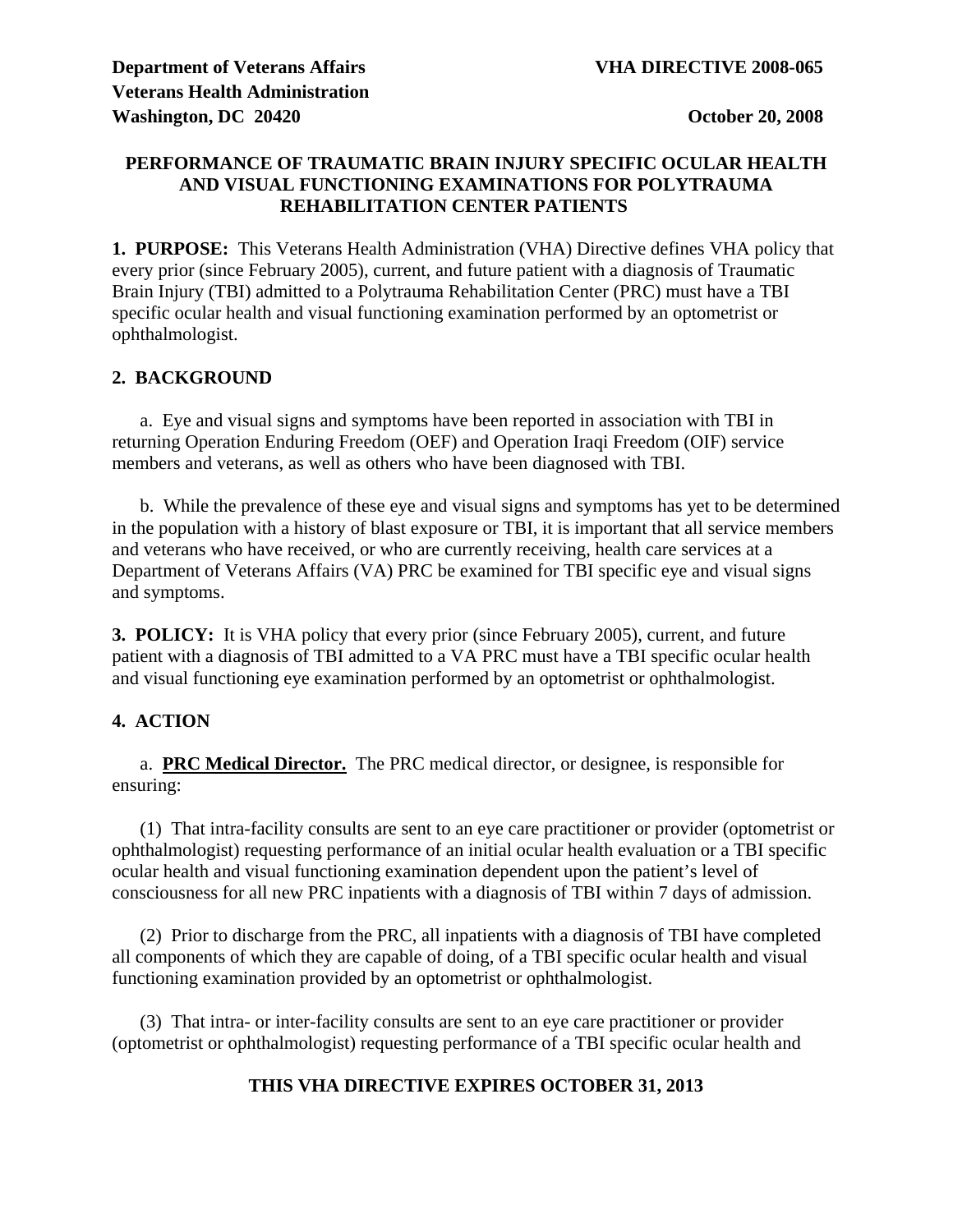#### **VHA DIRECTIVE 2008-065 October 22, 2008**

visual functioning examination for all prior PRC patients with a diagnosis of TBI who are actively using, and enrolled in, VHA health care services at a VA facility by December 1, 2008.

 (4) Attempts were made to contact prior PRC patients with a diagnosis of TBI who are not currently using VA health care services and to offer a TBI specific ocular health and visual functioning examination at a PRC or local VA medical center by December 1, 2008.

 (5) There is coordination of subsequent referrals based upon the ocular health and visual functioning examination findings and recommendations from the examining optometrist or ophthalmologist.

 (6) Monthly progress on the consults is certified and reported to VHA Central Office Rehabilitation Service.

 (7) All prior patients with a diagnosis of TBI who were admitted to a PRC have had the required TBI specific ocular health and visual functioning examinations performed by an optometrist or ophthalmologist by January 31, 2009.

 b. **Medical Center Director.** Each medical center director of a facility, providing ongoing care for patients with a diagnosis of TBI who have been discharged from a PRC, is responsible for ensuring that, upon receipt of an intra- or inter-facility consult from the medical director of the discharging PRC, a TBI specific ocular health and visual functioning examination is conducted by an optometrist or ophthalmologist within 30 days of receipt of the consult.

 c. **Eye Care Practitioner or Provider (Optometrist or Ophthalmologist).** The optometrist or ophthalmologist is responsible for:

 (1) Performing a TBI specific ocular health and visual functioning examination within 30 days from receipt of the PRC consult request, which at a minimum must include documentation of the information found in subparagraph  $4c(2)$ , or as much as it is possible to assess or obtain from the patient examination.

 (2) Ensuring the results of the TBI specific ocular health and visual functioning examination are recorded in Veterans Health Information System and Technology Architecture (VistA) and the Computerized Patient Record System (CPRS) electronic health record and include:

- (a) History. This history is to include:
	- 1. Ocular or periocular trauma,
	- 2. Double vision or diplopia,
	- 3. Reading difficulties,
	- 4. Blurred vision (far or near),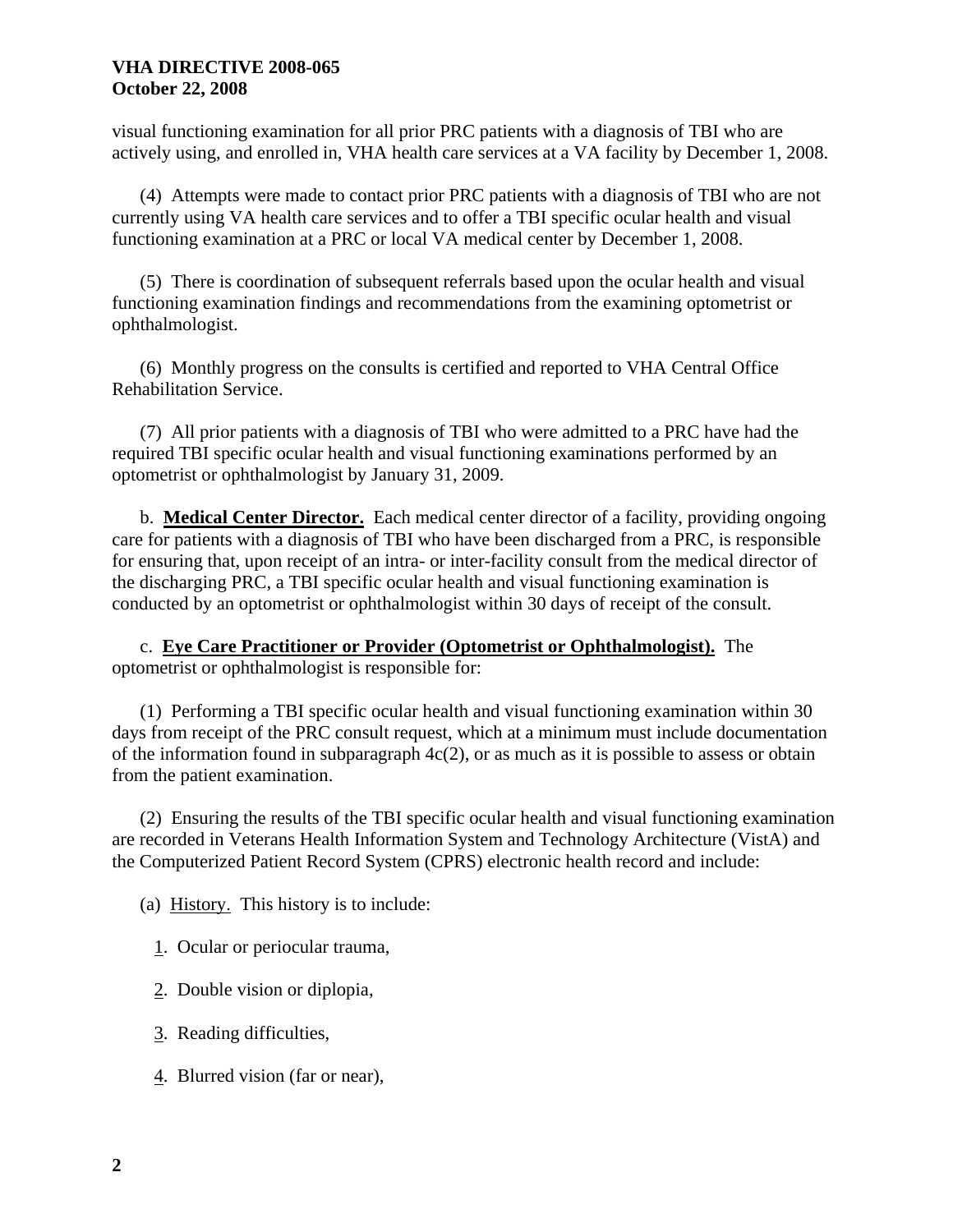- 5. Photosensitivity,
- 6. Flashing lights (dazzling),
- 7. Floaters,
- 8. Symptoms of dry eye,
- 9. Decreased night vision,
- 10. Ocular or periocular pain,
- 11. Browache or headache,
- 12. Missing part of or restricted field of vision,
- 13. Covering, closing one eye,
- 14. Face turn or head tilt,
- 15. Bumping into objects or walls when moving,
- 16. Balance problems or dizziness, and
- 17. Past history of vision or reading problems.
- (b) Examination. This examination is to include:
	- 1. Visual acuity with central fixation (uncorrected and best refractive correction).

 2. Visual field screening (e.g. confrontation, Frequency Doubling Technology) followed by formal visual field testing if screening is positive for a visual field defect.

- 3. Color vision (e.g. Farnsworth D-15, HRR, Ishihara plates) with monocular testing.
- 4. Pupil evaluation and assessment for relative afferent pupil defect.
- 5. Refractive error determination (far and near).
- 6. Oculomotor function evaluation, to include:
- a. Vergence testing with facility assessment;

 b. Accommodation (tested monocularly and binocularly), as age appropriate with facility assessment;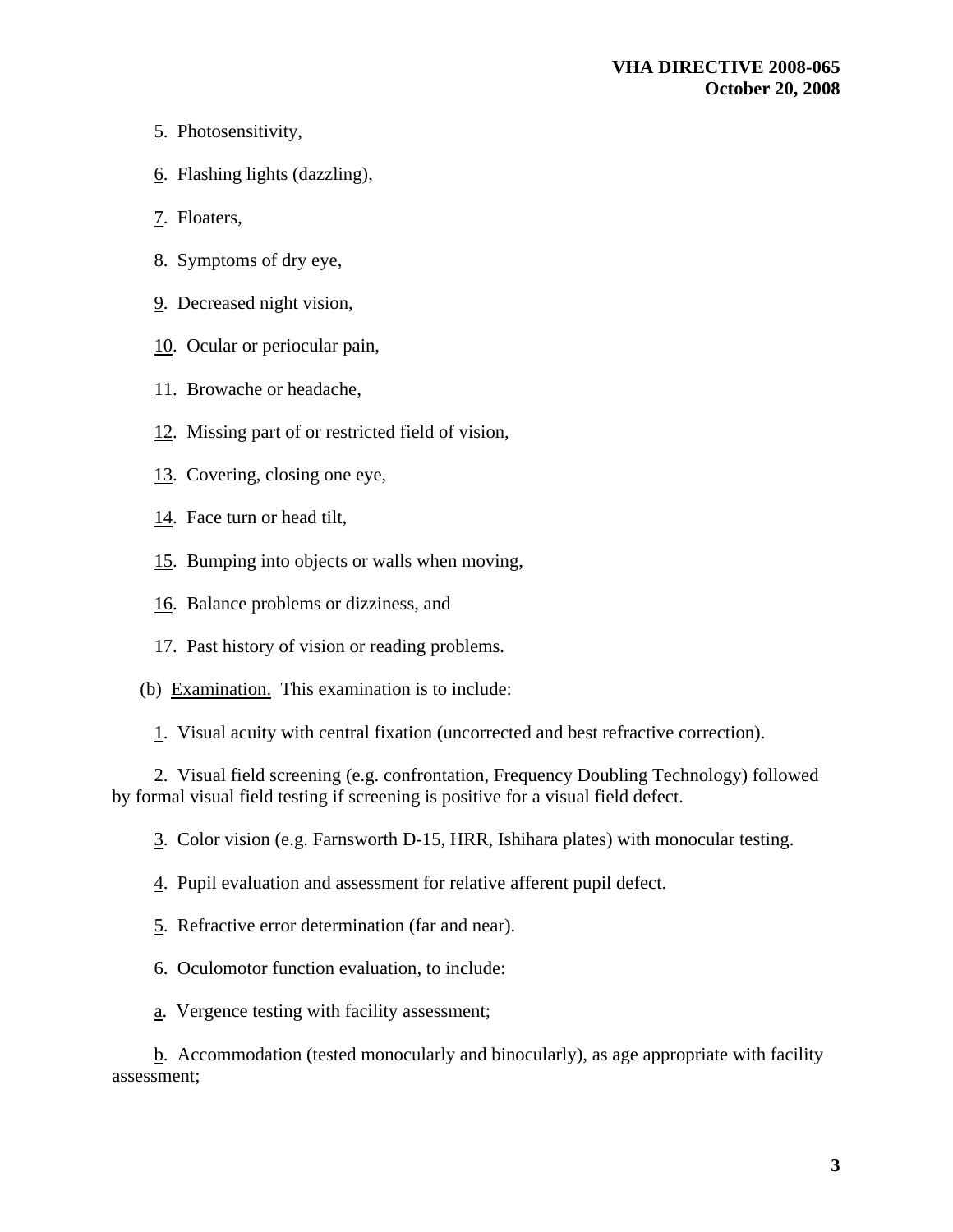#### **VHA DIRECTIVE 2008-065 October 22, 2008**

- c. Cranial Nerve III, IV, and VI assessment;
- d. Strabismus;
- e. Phorias (horizontal and vertical);
- f. Pursuits and Saccades;
- g. Fixation and Nystagmus; and
- h. Optokinetic nystagmus.
- 7. Anterior Segment Examination. to include:
- a. Lens (e.g., cataract);
- b. Ocular Surface (e.g., dry eye findings);
- c. Cornea (e.g., corneal edema); and
- d. Gonioscopy (e.g., angle recession).
- 8. Intraocular pressure.
- 9. Dilated retinal examination. to include:
- a. Optic nerve findings,
- b. Macular findings, and

c. Peripheral retinal examination results.

 (c) Patient assessment and disposition recommendations with referral and eye care and vision treatment plans based upon the results of the TBI specific ocular health and visual functioning examination.

 (d) Documentation of completion of the TBI specific ocular health and visual functioning examination consult (from the PRC).

 (e) An "Alert" to the PRC medical director, or designee, when the intra- or inter-facility consult request has been completed.

 (f) Any other eye care services or vision testing found necessary, as a result of the TBI specific ocular health and visual functioning examination, that should be provided to fully address the individual patient's eye and vision care needs.